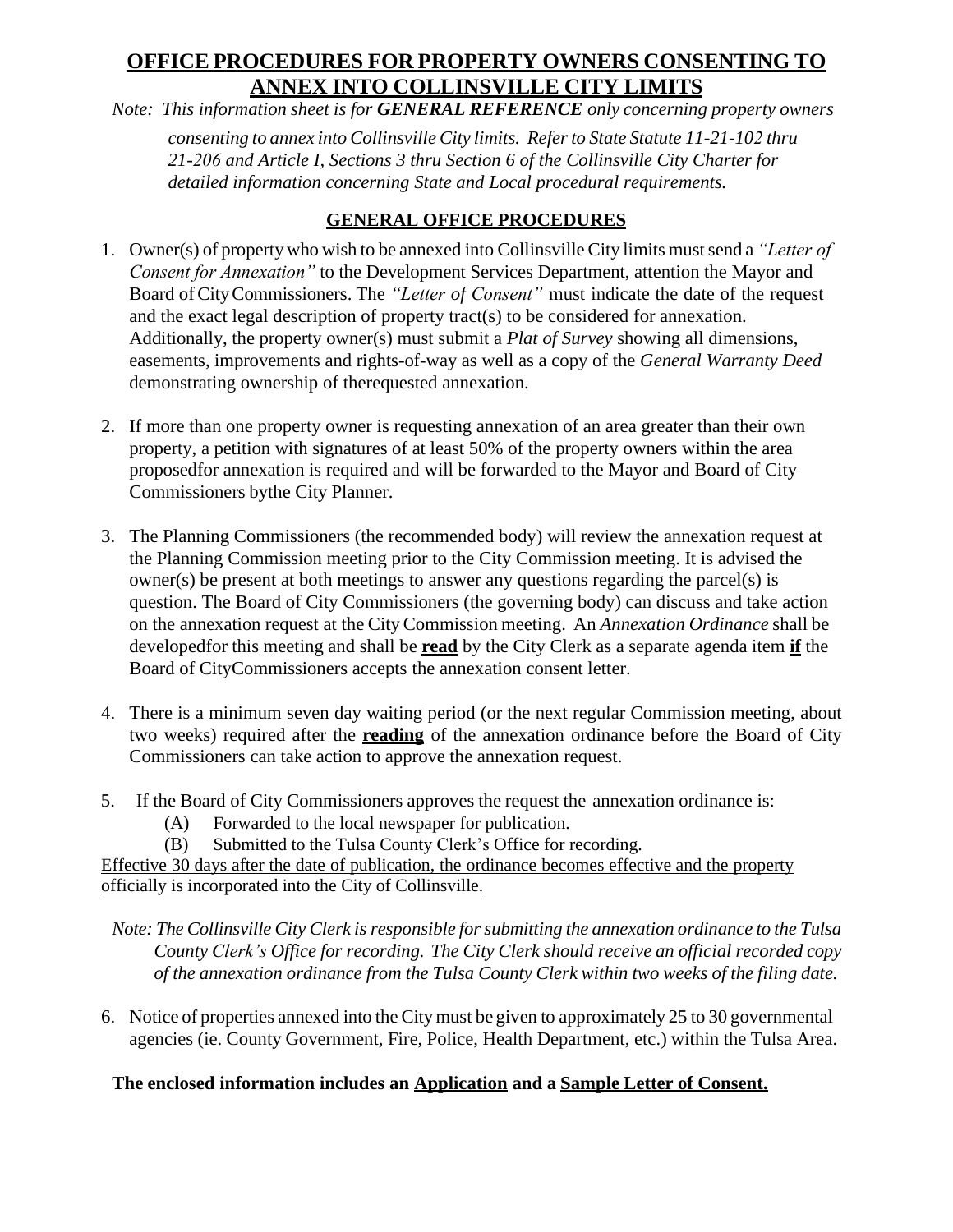#### **SAMPLE LETTER OF CONSENT FOR ANNEXATION**

Date

Mayor and Board of City Commissioners CITY OF COLLINSVILLE PO Box 730 Collinsville, OK 74021-0730

Dear Mayor and Board of Commissioners:

I (We), sole owner(s) of the following described property, do hereby consent to annexation of said property into the City of Collinsville, Tulsa County, Oklahoma.

Property legal description:

Property Owner(s) Signature(s):

Attachments: Enclose a Plat of Survey and copy of deed(s)